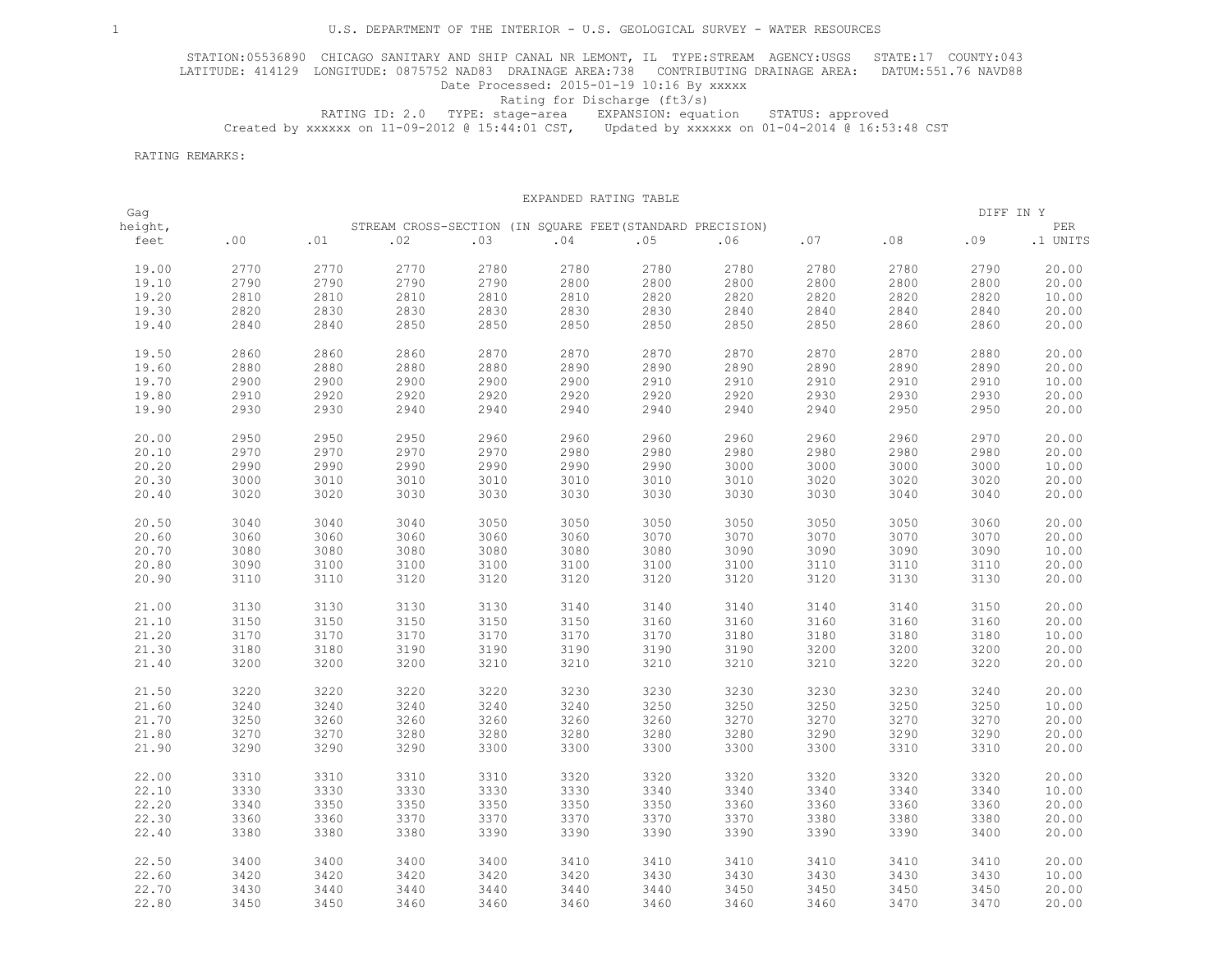STATION:05536890 CHICAGO SANITARY AND SHIP CANAL NR LEMONT, IL TYPE:STREAM AGENCY:USGS STATE:17 COUNTY:043 LATITUDE: 414129 LONGITUDE: 0875752 NAD83 DRAINAGE AREA:738 CONTRIBUTING DRAINAGE AREA: DATUM:551.76 NAVD88 Date Processed: 2015-01-19 10:16 By xxxxx

## Rating for Discharge (ft3/s)

 RATING ID: 2.0 TYPE: stage-area EXPANSION: equation STATUS: approved Created by xxxxxx on 11-09-2012 @ 15:44:01 CST, Updated by xxxxxx on 01-04-2014 @ 16:53:48 CST

RATING REMARKS:

|         |      |      |                                                           |      | EXPANDED RATING TABLE |      |      |      |      |           |             |
|---------|------|------|-----------------------------------------------------------|------|-----------------------|------|------|------|------|-----------|-------------|
| Gag     |      |      |                                                           |      |                       |      |      |      |      | DIFF IN Y |             |
| height, |      |      | STREAM CROSS-SECTION (IN SQUARE FEET (STANDARD PRECISION) |      |                       |      |      |      |      |           | ${\tt PER}$ |
| feet    | .00  | .01  | .02                                                       | .03  | .04                   | .05  | .06  | .07  | .08  | .09       | .1 UNITS    |
| 22.90   | 3470 | 3470 | 3470                                                      | 3480 | 3480                  | 3480 | 3480 | 3480 | 3480 | 3490      | 20.00       |
| 23.00   | 3490 | 3490 | 3490                                                      | 3490 | 3500                  | 3500 | 3500 | 3500 | 3500 | 3500      | 20.00       |
| 23.10   | 3510 | 3510 | 3510                                                      | 3510 | 3510                  | 3520 | 3520 | 3520 | 3520 | 3520      | 10.00       |
| 23.20   | 3520 | 3530 | 3530                                                      | 3530 | 3530                  | 3530 | 3530 | 3540 | 3540 | 3540      | 20.00       |
| 23.30   | 3540 | 3540 | 3550                                                      | 3550 | 3550                  | 3550 | 3550 | 3550 | 3560 | 3560      | 20.00       |
| 23.40   | 3560 | 3560 | 3560                                                      | 3570 | 3570                  | 3570 | 3570 | 3570 | 3570 | 3580      | 20.00       |
| 23.50   | 3580 | 3580 | 3580                                                      | 3580 | 3590                  | 3590 | 3590 | 3590 | 3590 | 3590      | 20.00       |
| 23.60   | 3600 | 3600 | 3600                                                      | 3600 | 3600                  | 3600 | 3610 | 3610 | 3610 | 3610      | 10.00       |
| 23.70   | 3610 | 3620 | 3620                                                      | 3620 | 3620                  | 3620 | 3620 | 3630 | 3630 | 3630      | 20.00       |
| 23.80   | 3630 | 3630 | 3640                                                      | 3640 | 3640                  | 3640 | 3640 | 3640 | 3650 | 3650      | 20.00       |
| 23.90   | 3650 | 3650 | 3650                                                      | 3650 | 3660                  | 3660 | 3660 | 3660 | 3660 | 3670      | 20.00       |
|         |      |      |                                                           |      |                       |      |      |      |      |           |             |
| 24.00   | 3670 | 3670 | 3670                                                      | 3670 | 3670                  | 3680 | 3680 | 3680 | 3680 | 3680      | 20.00       |
| 24.10   | 3690 | 3690 | 3690                                                      | 3690 | 3690                  | 3690 | 3700 | 3700 | 3700 | 3700      | 10.00       |
| 24.20   | 3700 | 3710 | 3710                                                      | 3710 | 3710                  | 3710 | 3710 | 3720 | 3720 | 3720      | 20.00       |
| 24.30   | 3720 | 3720 | 3720                                                      | 3730 | 3730                  | 3730 | 3730 | 3730 | 3740 | 3740      | 20.00       |
| 24.40   | 3740 | 3740 | 3740                                                      | 3740 | 3750                  | 3750 | 3750 | 3750 | 3750 | 3760      | 20.00       |
| 24.50   | 3760 | 3760 | 3760                                                      | 3760 | 3760                  | 3770 | 3770 | 3770 | 3770 | 3770      | 20.00       |
| 24.60   | 3780 | 3780 | 3780                                                      | 3780 | 3780                  | 3780 | 3790 | 3790 | 3790 | 3790      | 10.00       |
| 24.70   | 3790 | 3790 | 3800                                                      | 3800 | 3800                  | 3800 | 3800 | 3810 | 3810 | 3810      | 20.00       |
| 24.80   | 3810 | 3810 | 3810                                                      | 3820 | 3820                  | 3820 | 3820 | 3820 | 3830 | 3830      | 20.00       |
| 24.90   | 3830 | 3830 | 3830                                                      | 3830 | 3840                  | 3840 | 3840 | 3840 | 3840 | 3850      | 20.00       |
|         |      |      |                                                           |      |                       |      |      |      |      |           |             |
| 25.00   | 3850 | 3850 | 3850                                                      | 3850 | 3850                  | 3860 | 3860 | 3860 | 3860 | 3860      | 10.00       |
| 25.10   | 3860 | 3870 | 3870                                                      | 3870 | 3870                  | 3870 | 3880 | 3880 | 3880 | 3880      | 20.00       |
| 25.20   | 3880 | 3880 | 3890                                                      | 3890 | 3890                  | 3890 | 3890 | 3900 | 3900 | 3900      | 20.00       |
| 25.30   | 3900 | 3900 | 3900                                                      | 3910 | 3910                  | 3910 | 3910 | 3910 | 3920 | 3920      | 20.00       |
| 25.40   | 3920 | 3920 | 3920                                                      | 3920 | 3930                  | 3930 | 3930 | 3930 | 3930 | 3930      | 20.00       |
| 25.50   | 3940 | 3940 | 3940                                                      | 3940 | 3940                  | 3950 | 3950 | 3950 | 3950 | 3950      | 10.00       |
| 25.60   | 3950 | 3960 | 3960                                                      | 3960 | 3960                  | 3960 | 3970 | 3970 | 3970 | 3970      | 20.00       |
| 25.70   | 3970 | 3970 | 3980                                                      | 3980 | 3980                  | 3980 | 3980 | 3990 | 3990 | 3990      | 20.00       |
| 25.80   | 3990 | 3990 | 3990                                                      | 4000 | 4000                  | 4000 | 4000 | 4000 | 4000 | 4010      | 20.00       |
| 25.90   | 4010 | 4010 | 4010                                                      | 4010 | 4020                  | 4020 | 4020 | 4020 | 4020 | 4020      | 20.00       |
| 26.00   | 4030 | 4030 | 4030                                                      | 4030 | 4030                  | 4040 | 4040 | 4040 | 4040 | 4040      | 10.00       |
| 26.10   | 4040 | 4050 | 4050                                                      | 4050 | 4050                  | 4050 | 4060 | 4060 | 4060 | 4060      | 20.00       |
| 26.20   | 4060 | 4060 | 4070                                                      | 4070 | 4070                  | 4070 | 4070 | 4070 | 4080 | 4080      | 20.00       |
| 26.30   | 4080 | 4080 | 4080                                                      | 4090 | 4090                  | 4090 | 4090 | 4090 | 4090 | 4100      | 20.00       |
| 26.40   | 4100 | 4100 | 4100                                                      | 4100 | 4110                  | 4110 | 4110 | 4110 | 4110 | 4110      | 20.00       |
|         |      |      |                                                           |      |                       |      |      |      |      |           |             |
| 26.50   | 4120 | 4120 | 4120                                                      | 4120 | 4120                  | 4130 | 4130 | 4130 | 4130 | 4130      | 10.00       |
| 26.60   | 4130 | 4140 | 4140                                                      | 4140 | 4140                  | 4140 | 4140 | 4150 | 4150 | 4150      | 20.00       |